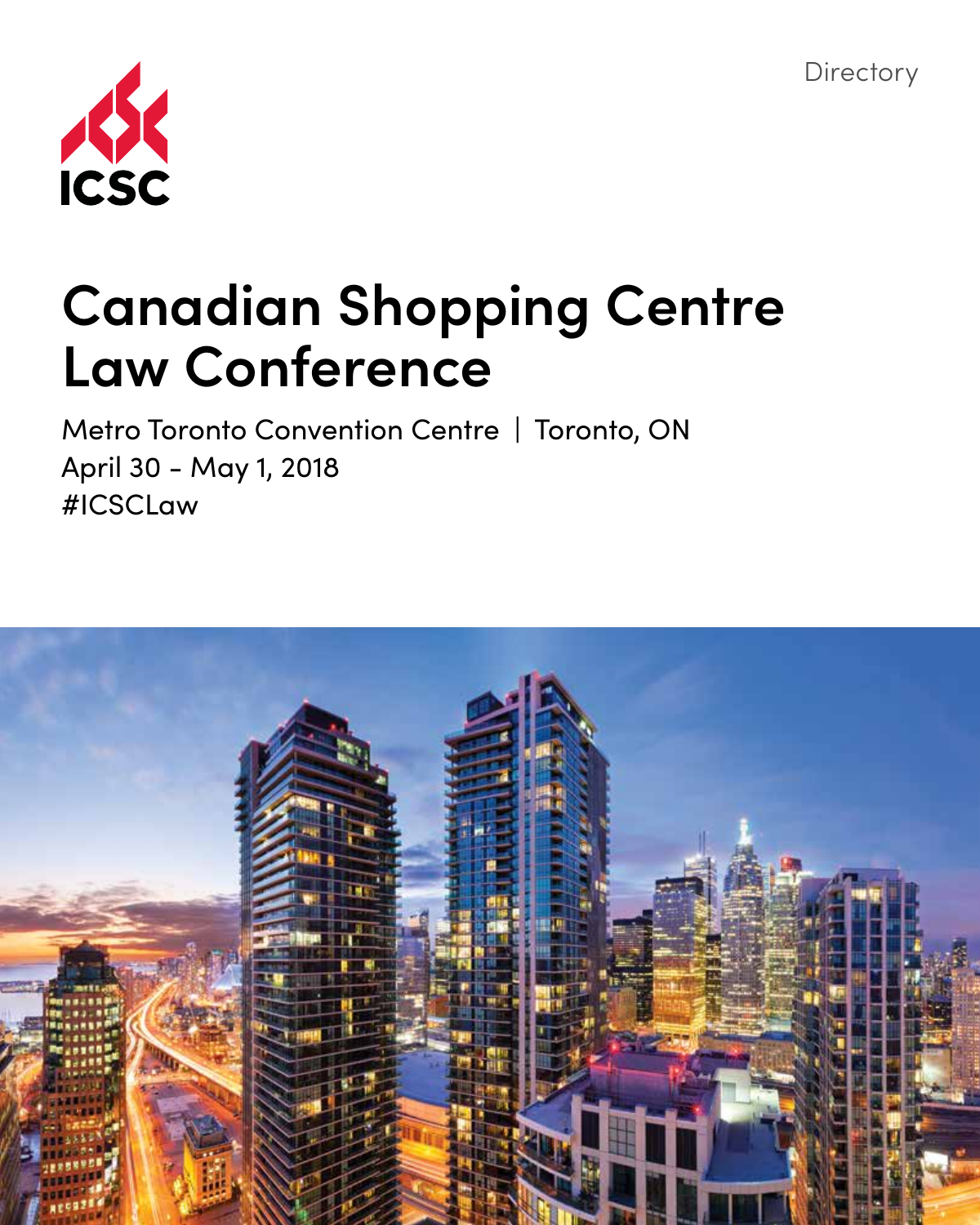## Canadian Shopping Centre Law Conference

## **MONDAY, APRIL 30**

#### **Registration** 7:00 am – 6:00 pm | 700 Prefunction

**Breakfast** 8:00 – 8:30 am | 718 Prefunction (No breakfast service after 8:30 am)

## Welcome and Introduction

8:30 – 8:45 am | Room 718

#### **Genevieve Wong**

ICSC 2018 Canadian Shopping Centre Law Conference Program Planning Committee Chair Director, Retail Legal Services Oxford Properties Group Toronto, ON

#### **Melissa McBain**

ICSC 2018 Canadian Shopping Centre Law Conference Program Planning Committee Vice-Chair Partner Daoust Vukovich LLP Toronto, ON

## Roundtable Discussions: Session 1

8:45 – 10:15 am | Room 718

*For a complete list of topics and leaders, see page 8.*

Networking Break 10:15 – 10:45 am | 718 Prefunction

## Concurrent Sessions

10:45 – 11:45 am

## **<sup>A</sup> Today's Special: Specialty Leasing in the Current Retail Environment** | Room 716

In today's fast-changing retail environment, there has been a significant shift towards incorporating popups, new food concepts, and other uses that focus on "experiential real estate" into new and existing retail developments. In this session, the panelists will discuss pop-up shops, food halls, service-oriented tenants, and other restaurant and entertainment tenants, including both the difficulties and points of contention that typically arise in negotiating leases with such tenants, as well as the benefits and opportunities presented with having such tenants in a development, including the emerging benefit of strategic brand partnerships.

MODERATOR **Karsten Lee** Partner WeirFoulds LLP Toronto, ON

#### PANELISTS **Michael Horowitz** Partner Minden Gross LLP Toronto, ON

#### **Jenna Morley**

Associate Daoust Vukovich LLP Toronto, ON

#### **Tina Williams**

Business Development, Partnerships & Advertising Toronto Pearson International Airport Mississauga, ON



#### **<sup>B</sup> The Healthy Lawyer: Raising the Bar on the Definition of Competence?** | Room 714

To be a good lawyer, one has to be a healthy lawyer. Sadly, our profession is falling short when it comes to well-being. To maintain public confidence in the profession, to meet the need for innovation in how we deliver legal services, to increase access to justice, to maintain competence while practicing, and to reduce the level of toxicity that has allowed mental health and substance use disorders to fester among our colleagues, we need to address the issues openly, candidly and without fear of consequence. Our panelists will address the state of mental health in our profession and how those in our profession can help themselves, their colleagues and demystify what is a disease and not a weakness. We will address solutions, such as mindfulness, because there are steps towards a healthy career that will keep those duties to the profession and to clients satisfied.

MODERATOR **Yan A. Besner** Partner Osler, Hoskin & Harcourt LLP Montreal, QC

PANELISTS **Bree Buchanan, J.D.** Director, Texas Lawyers Assistance Program State Bar of Texas Austin, TX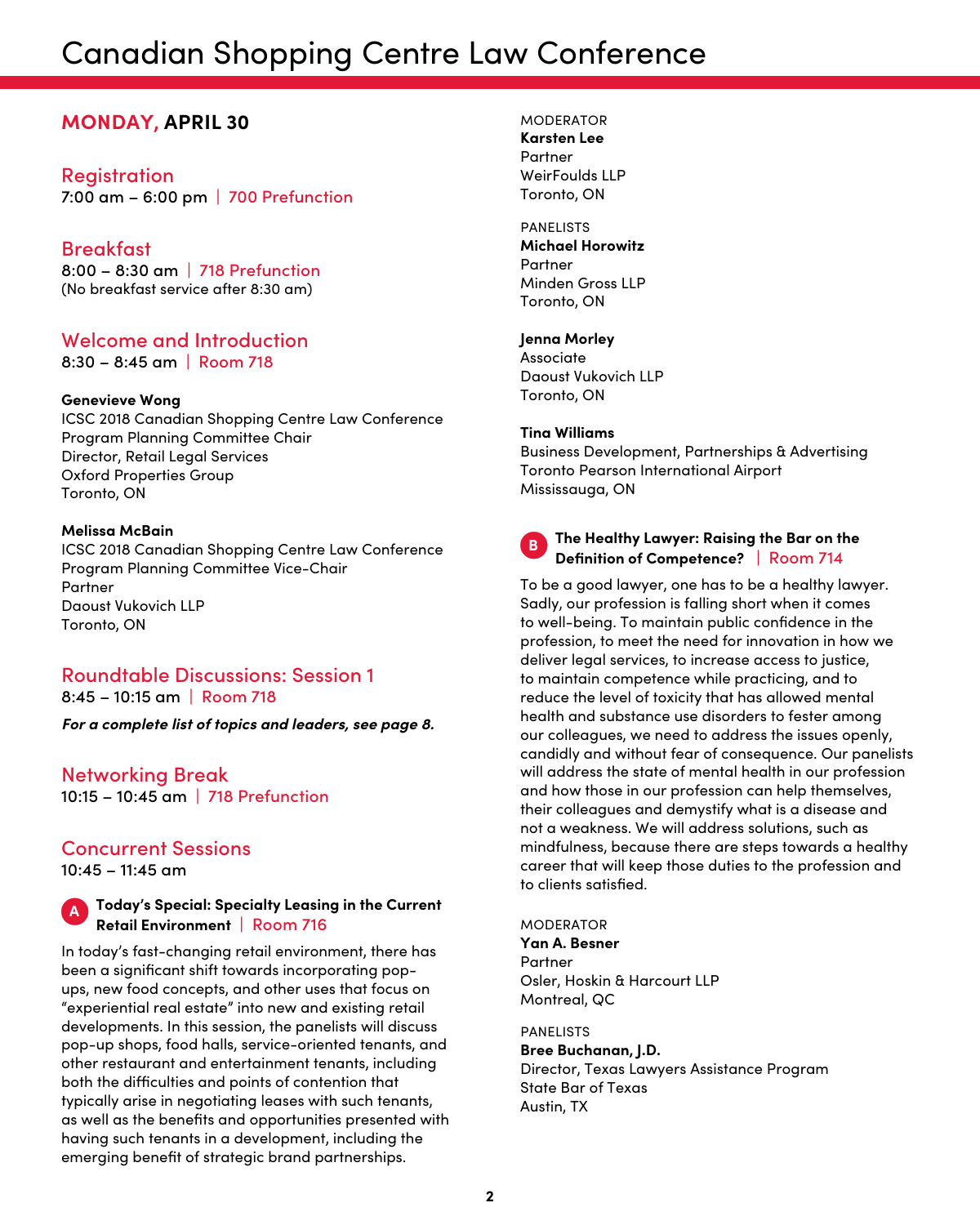**Joseph L. Flanders, PhD, OPQ** Assistant Professor (Professional), McGill University Founder & Director, MindSpace Montreal, QC

## Lunch Served

11:45 am – 12:30 pm | Room 718 (No lunch service after 12:30 pm)

## Keynote Presentation

12:30 – 1:00 pm | Room 718

#### **F&B in Retail Centres: A Revolution in the Property Industry**

As F&B is now being treated as an anchor, it is essential that developers consider non-traditional (or functional) formats to create a true point of difference, as a destination. This presentation will briefly cover the trends influencing F&B Master Planning and the challenges (legal and commercial) that developers now face while considering how to introduce these F&B trends across their developments.

#### **Sam Sethi**

Principal Insite Food Toronto, ON

#### Concurrent Education Workshops 1:00 – 2:00 pm

**A This Is Not a Drill: D&D From the Trenches** | Room 717 A

Panelists reveal what really happens after the fire trucks leave and the water recedes.

#### MODERATOR

**Laurie Sanderson** Partner Gowling WLG (Canada) LLP Ottawa, ON

#### PANELISTS

**Zhen Lee** Director of Operations, RBC Corporate Real Estate Royal Bank of Canada Toronto, ON

**Nicole McGowan** Senior Counsel, RBC Law Group Royal Bank of Canada Toronto, ON

**Jeff Selby** Partner Miller Thomson LLP Calgary, AB

#### **<sup>B</sup> Leasing in the Franchise Triangle: Who's Who When Negotiating Leases Involving Franchisors, Franchisees and Landlords** | Room 716 A

Negotiating and drafting a lease which involves a franchise concept comes with an added layer of complexity arising from the involvement of a third party, the unique relationship between franchisee and franchisor, and the multiple documents which govern their relationship (franchise agreement, lease, and possibly an assignment, sublease, license and consent [if required]). This workshop will offer guidance on: (a) ways to structure the relationship (who is the tenant? franchisee or franchisor?), together with the pros and cons of each structure; (b) fundamental lease terms in a franchise system (e.g., optional assignment or conditional assignment clause); and (c) how to protect the interests of the franchisor, franchisee and landlord when negotiating the lease aspects of their relationship, including franchisor addendums and riders. We will also look to the workshop attendees for recent war stories and problem-solving ideas.

MODERATOR **Christina Kobi** Partner Minden Gross LLP Toronto, ON

PANELISTS **Richard Burgos** Partner Lavery, deBilly Montreal, QC

#### **Sheldon Disenhouse** Partner Dentons Canada LLP Toronto, ON

**Julie Robbins** Director, Legal Services Morguard Toronto, ON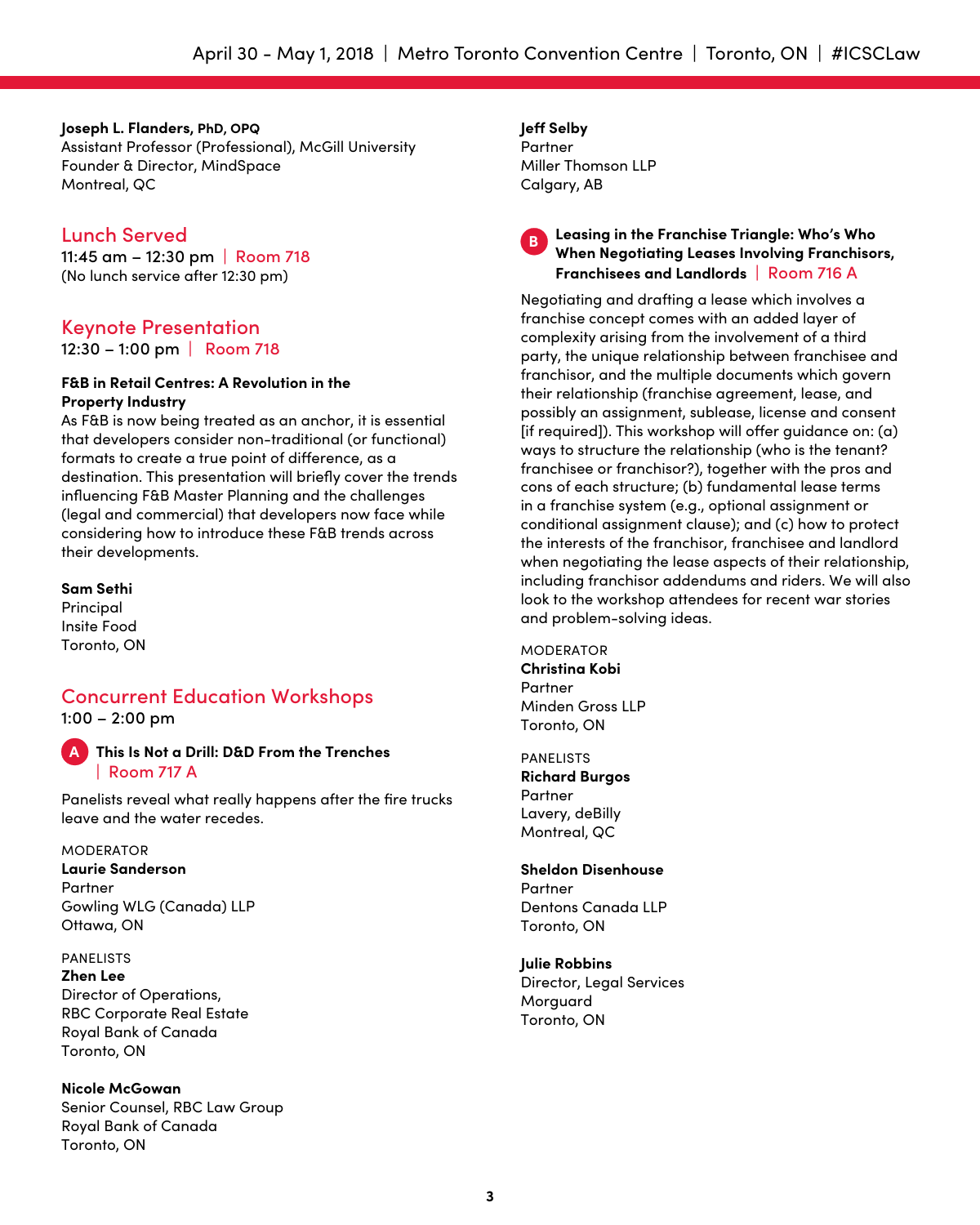#### **<sup>C</sup> Life After Death: Coping With the Aftermath of a Co-Tenancy Failure** | Room 716 B

MODERATOR **Sunita Mahant** Senior Director, Legal Affairs, Operations Ivanhoé Cambridge Toronto, ON

#### PANELISTS

**Michael J. Kuehn** Senior Counsel PetsSmart Phoenix, AZ

#### **Doris Maida**

Vice President & Senior Counsel **SmartCentres** Vaughan, ON

#### **Susan Rosen**

Partner Gowling WLG (Canada) LLP Toronto, ON

### **<sup>D</sup> The Art of Negotiation: More Than You Bargained For** | Room 714 A

Lease negotiations come with their share of challenges: ambiguous offer terms, intransigent positions, different local practices and experiences, unreasonable party expectations, uncooperative counsel, difficult clients and often tight timelines. From broad strokes to fine points, join our experts for a conversation on the art of negotiation. Learn to identify opportunities, avoid common pitfalls and develop strategies for getting to agreement with your reputation intact.

#### MODERATOR

**Ian Sutherland** Partner Stewart McKelvey Halifax, NS

#### PANELISTS

**Kenneth Beallor** Partner Torkin Manes LLP Toronto, ON

### **Janet Derbawka**

Partner McMillan LLP Vancouver, BC

#### **Stephen Messinger** Partner Minden Gross LLP Toronto, ON

#### **<sup>E</sup> Bankruptcy & Insolvency 101 Workshop: Available Now for 10 Cents on the Dollar!** | Room 714 B

In uncertain times, tenants (and even landlords) may struggle and, the fact is, financial struggles can affect all entities, both big and small! But what steps do you take when these situations arise? The goal of this session is not to focus just on the epic stories but rather the fundamental concepts and procedures that you need to understand in order to navigate these rough waters. Our experienced insolvency professionals will draw on their years in the trenches by shedding light on the terminology, procedures, rights, remedies and outcomes in connection with bankruptcy and insolvency matters, with a few war stories shared along the way! From understanding the critical terms (such as "bankrupt", "insolvent" and "receivership"), the different types of proceedings that may be commenced, timelines and stay periods, rights and remedies, to the steps you are permitted to take (and perhaps should take), this workshop will provide you with the practical knowledge you need to have a solid grasp on bankruptcy and insolvency.

#### MODERATOR **Melissa McBain** Partner Daoust Vukovich LLP Toronto, ON

PANELISTS **Linda Galessiere** Partner McLean & Kerr LLP Toronto, ON

#### **Douglas McIntosh**

Managing Director Alvarez & Marsal Canada ULC Toronto, ON

#### **Tracy Sandler**

Partner, Insolvency & Restructuring Osler, Hoskin & Harcourt LLP Toronto, ON

### Networking Break

2:00 – 2:15 pm | 718 Prefunction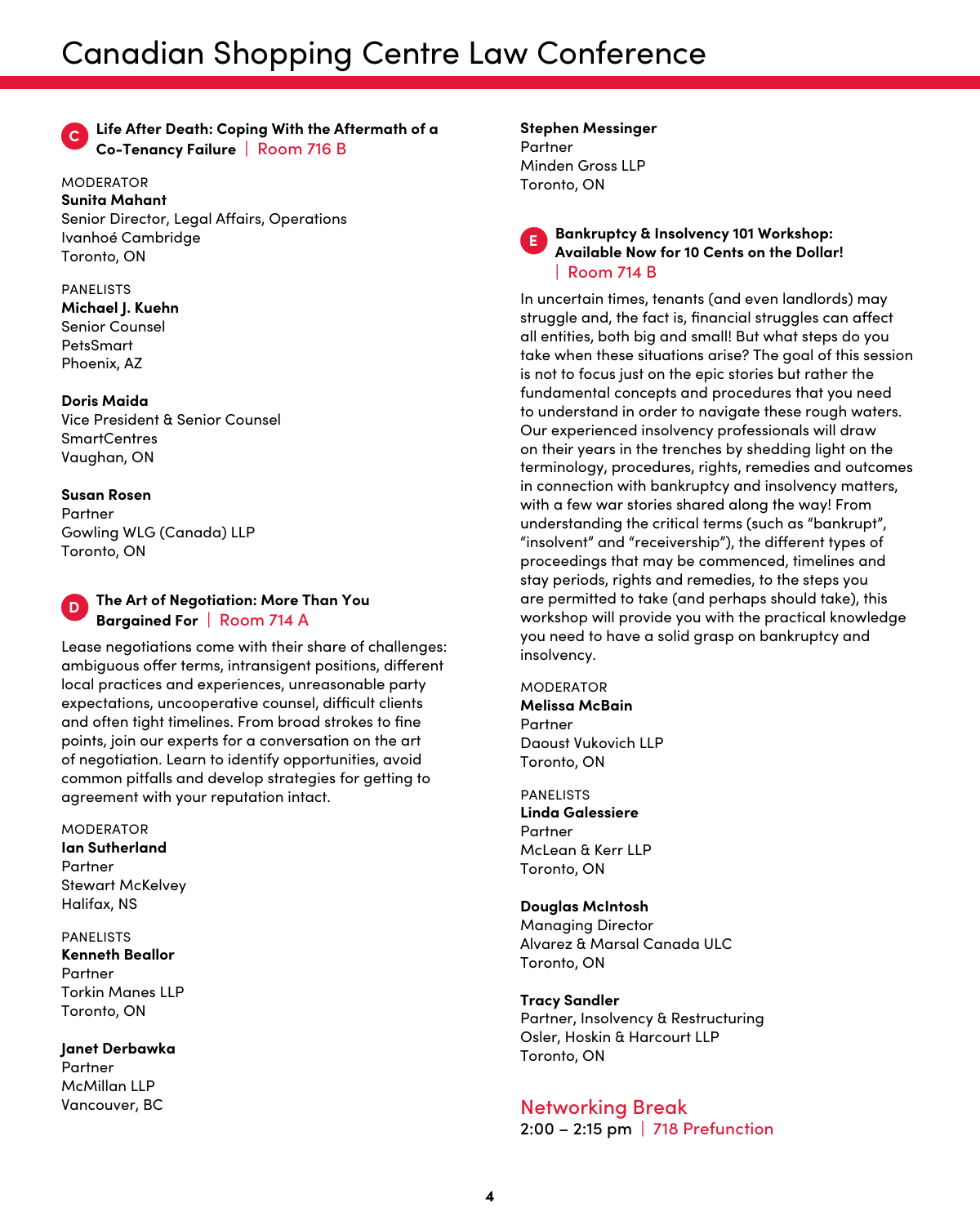## Plenary Session

2:15 – 3:30 pm | Room 718

#### **Insurance: From Start to Finish**

This plenary session will cover a broad range of topics related to insurance and risk management, including a refresher on the basics as well as more in-depth discussions of issues that arise when negotiating leases and throughout their lifespan.

#### MODERATOR

**Mary Ormond** Legal Counsel Build Toronto Inc. Toronto, ON

#### **1** ›› **Insurance 101: A Refresher (or Intro)**

What are the key issues landlords and tenants should consider when negotiating the insurance provisions in a lease? What do all those complicated insurance terms mean?

#### **Deborah Watkins**

**Dartnor** Daoust Vukovich LLP Toronto, ON

#### **2** ›› **Everything You Need to Know About Insurance Certificates**

What are insurance certificates for? What do they mean? What should you be looking for when reviewing a certificate?

#### **Kristopher Ceelen**

Risk Manager PepsiCo Foods Canada Mississauga, ON

#### **3** ›› **Are You Released? Are You Indemnified?**

How do releases and indemnities fit together? How do they tie in to the insurance provisions? What are some possible ways to allocate risk using releases and indemnities?

#### **Jory Grad**

Partner Owens Wright LLP Toronto, ON

#### **4** ›› **Damage & Destruction in the Age of Climate Change and Major Weather Events**

What do we need to be thinking about in terms of damage and destruction provisions in light of the significant weather events that have occurred across the country in recent years? How are these provisions dealt with in the aftermath of these events?

#### **Neil Davie**

Partner Norton Rose Fulbright Canada LLP Vancouver, BC

#### **5** ›› **Unique Insurance Considerations in Leasing for Specialty Uses**

Are there specific things to keep in mind for specialty use leases such as restaurants or medical uses? What should we be thinking about when negotiating a lease for a marijuana dispensary?

#### **David Thompson**

Partner WeirFoulds LLP Toronto, ON

### Roundtable Discussions: Session 2

3:30 – 4:30 pm | Room 718 *For a complete list of topics and leaders, see page 9.*

#### Member-Hosted Reception

4:30 – 6:00 pm | 718 Prefunction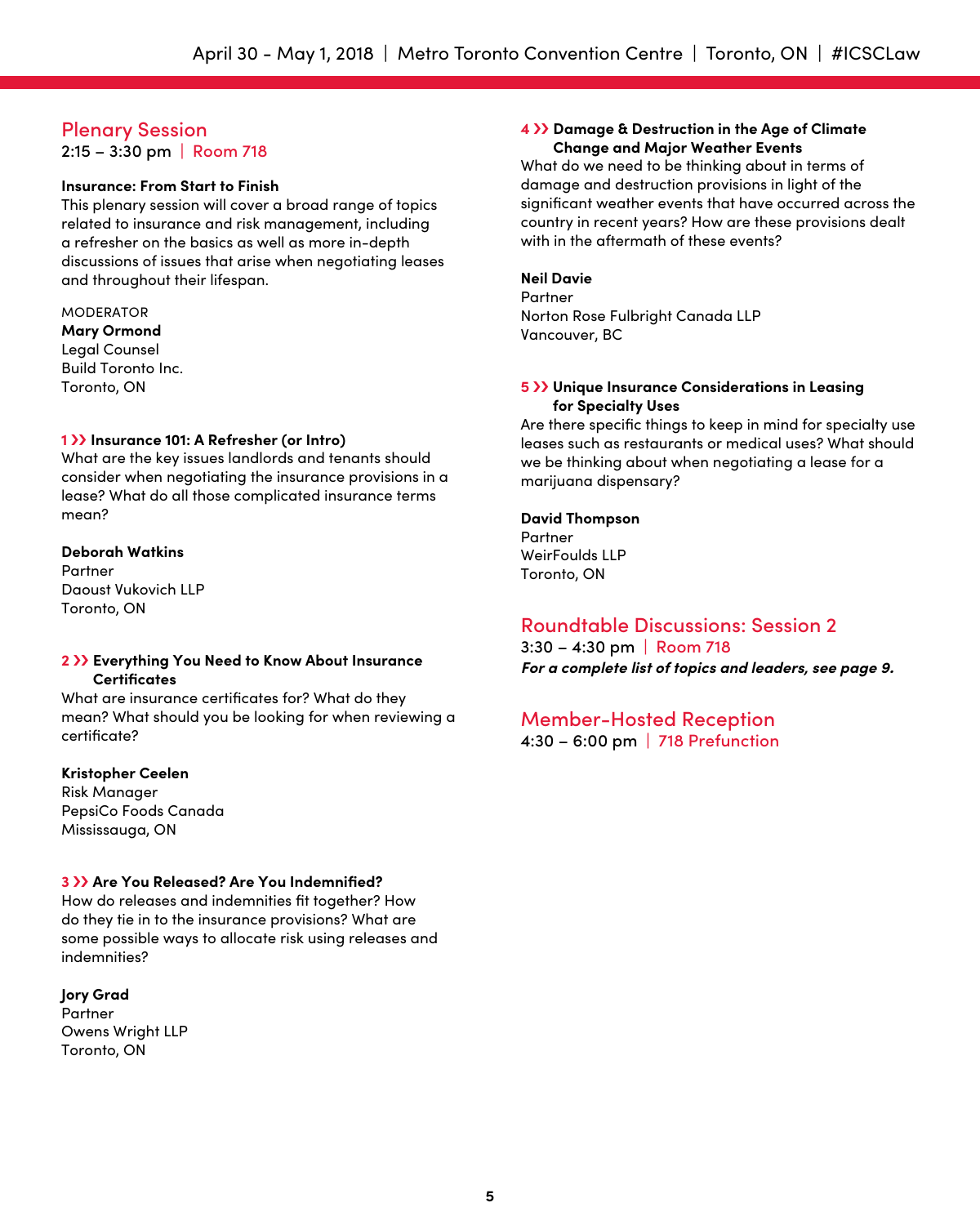## Canadian Shopping Centre Law Conference

## **TUESDAY, MAY 1**

Registration 7:30 am – 1:00 pm | 700 Prefunction

## Breakfast

7:45 – 8:15 am | 718 Prefunction (No breakfast service after 8:15 am)

#### Roundtable Discussions: Session 3  $8:15 - 9:45$  am  $\vert$  Room 718

*For a complete list of topics and leaders, see page 10.*

Networking Break 9:45 – 10:15 am | 718 Prefunction

## Concurrent Sessions

10:15 – 11:15 am

#### **<sup>A</sup> Navigating the Weeds of Cannabis Retail in Canada** | Room 716

The panel will discuss how to navigate through the cloud of smoke and the highs and lows of the legalization of cannabis and the effect it will have on retail real estate. We will discuss the impact this use may have on the retail centres both operationally and in terms of merchandise mix. In addition, we will cover how to frame the use clause to ensure compliance with laws and other matters to take into consideration when making a cannabis dispensary a tenant at a retail centre.

#### **MODERATOR**

**Antonella Talarico** National Director, Legal & Lease Administration Crombie REIT Mississauga, ON

#### PANELISTS

**Signe Leisk** Partner Cassels Brock & Blackwell LLP Toronto, Ontario

#### **Matt Maurer**

Partner Minden Gross LLP Toronto, ON

#### **James Petrie**

Executive Vice President and COO Plaza Retail REIT Fredericton, NB



#### **<sup>B</sup> How Did We Get Here? How Tenant Financing Affects the Survival of Tenants and the Balance Sheet of the Landlord** | Room 714

We've seen it more and more in the news these days: retail tenants so highly leveraged that their debt affects the viability of their business. Our panel of experienced professionals will discuss the modern world of tenant financing and how the complexities of tenant financing affect both the tenant's operations and the landlord's operations. How do the debt numbers get so high? What is actually being financed? What documents does a lender really need in the context of tenant financing, and which of them should a landlord really sign? Can a landlord control where the money actually goes? Where is the money going? Are the funds being spent on website or digital enterprise as opposed to the bricksand-mortar stores?

MODERATOR **Angela Mockford** Lawyer Mockford Law St. Catharines, ON

PANELISTS **Joseph Grignano** Partner Blake, Cassels & Graydon LLP Toronto, ON

**Deanne MacLeod** Partner Stewart McKelvey Halifax, NS

#### **Cory Sherman** Lawyer

Sherman Brown Toronto, ON

## Networking Break

11:15 – 11:30 am | 718 Prefunction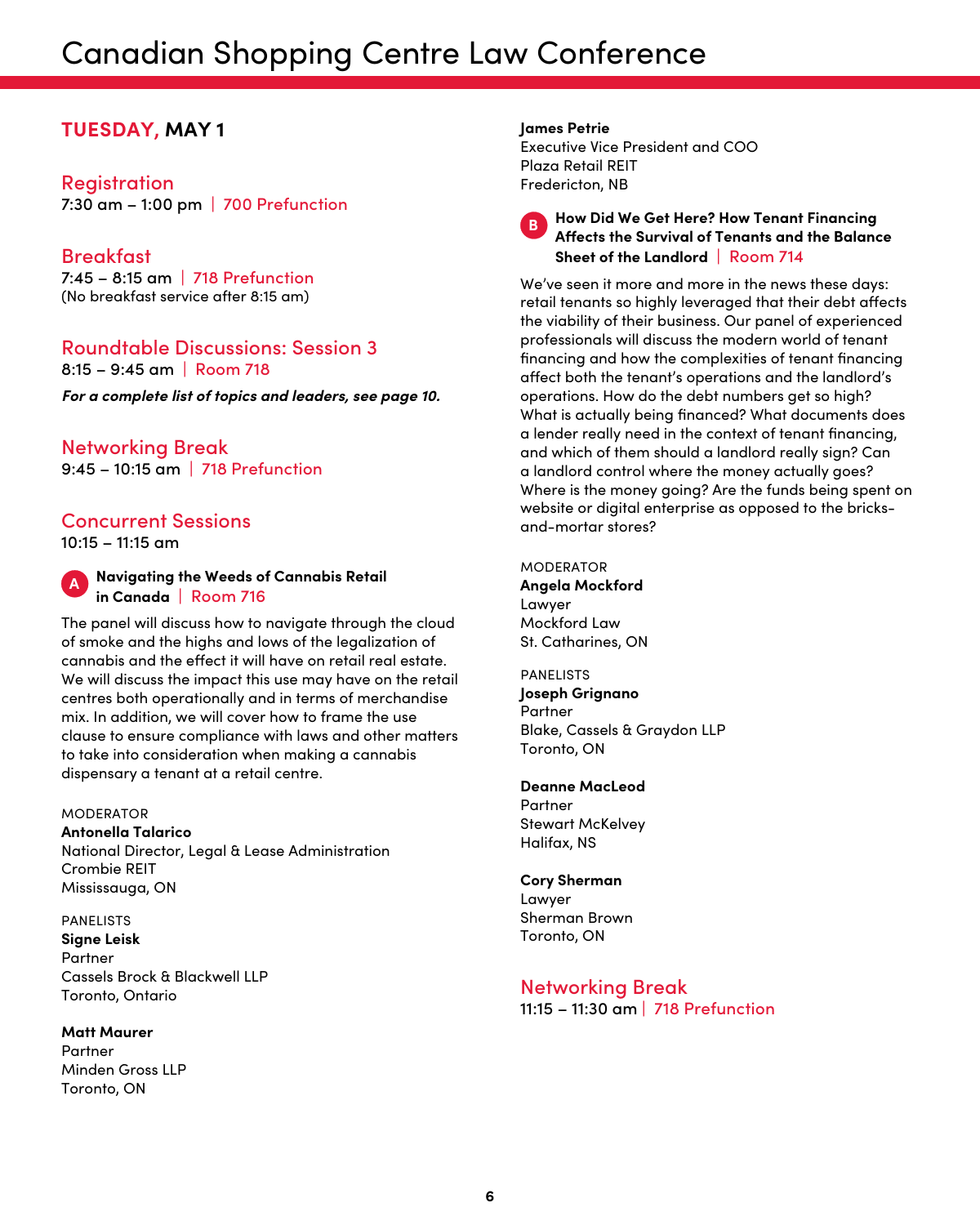## Legal Update

11:30 am – 12:45 pm | Room 718

PANELISTS **Jeanne Banka Partner** Daoust Vukovich LLP Toronto, ON

**Steven Chaimberg** Partner Miller Thomson LLP Montreal, QC

**Randy Shapiro** Partner Parlee McLaws LLP Calgary, AB

Closing Remarks 12:45 – 1:00 pm | Room 718

**Genevieve Wong** ICSC 2018 Canadian Shopping Centre Law Conference Program Planning Committee Chair Director, Retail Legal Services Oxford Properties Group Toronto, ON

**Melissa McBain** ICSC 2018 Canadian Shopping Centre Law Conference Program Planning Committee Vice-Chair Partner Daoust Vukovich LLP Toronto, ON

Conference Adjourns 2:00 pm

Networking Lunch 1:00 – 2:00 pm | Room 718

*Program information current as of April 18 2018.*

## **PROGRAM PLANNING COMMITTEE**

Genevieve Wong, ICSC 2018 Canadian Shopping Centre Law Conference Program Planning Committee Chair, Oxford Properties Group

Melissa McBain, ICSC 2018 Canadian Shopping Centre Law Conference Program Planning Committee Vice-Chair, Daoust Vukovich LLP

Yan A. Besner, Osler, Hoskin & Harcourt LLP

Christina Kobi, Minden Gross LLP

Karsten Lee, WeirFoulds LLP

Sunita Mahant, Ivanhoé Cambridge

Angela Mockford, Mockford Law

Mary Ormond, Build Toronto Inc.

Laurie Sanderson, Gowling WLG (Canada) LLP

Randy Shapiro, Parlee McLaws LLP

Ian Sutherland, Stewart McKelvey

Antonella Talarico, Crombie REIT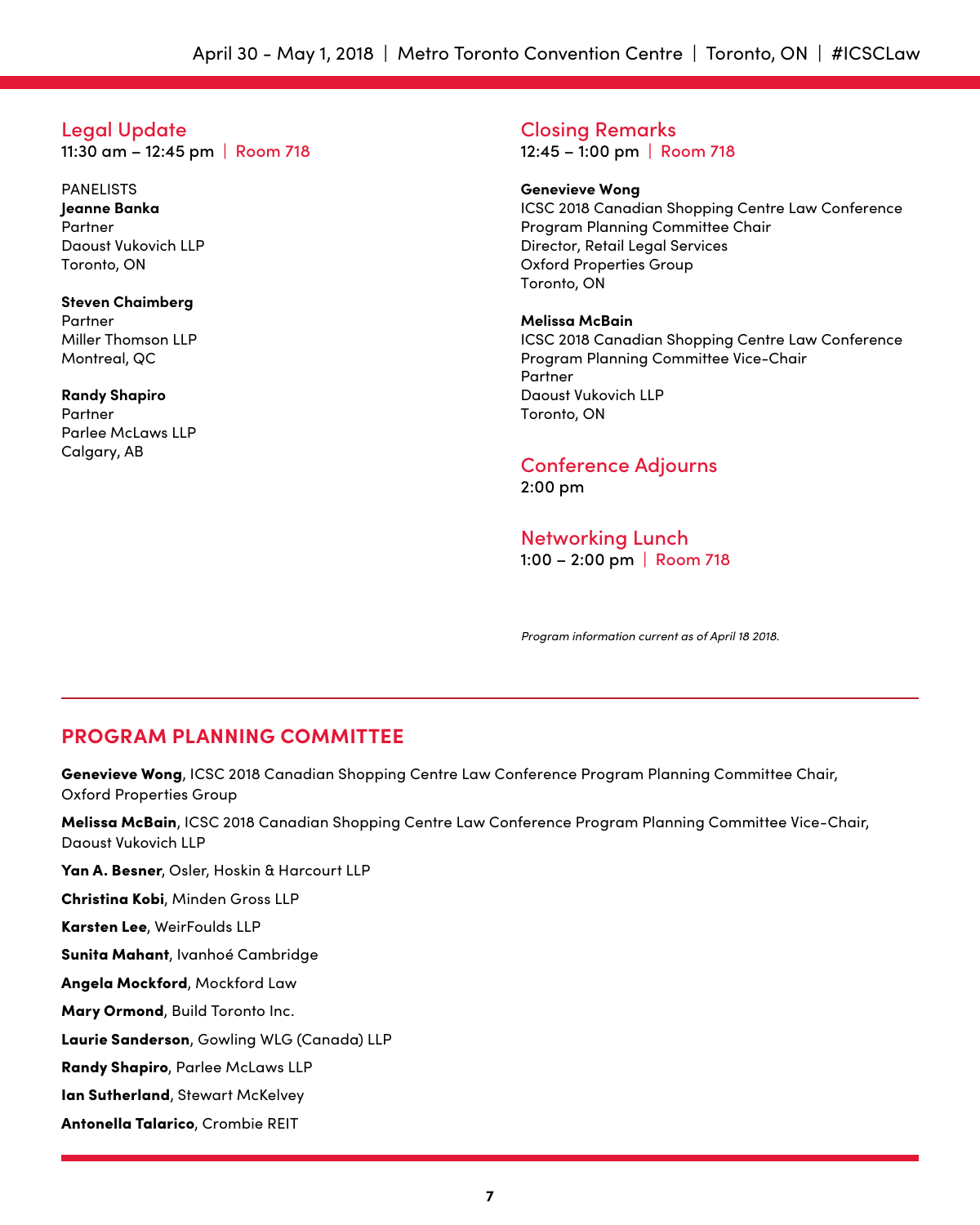## ROUNDTABLES

## **SESSION 1: MONDAY, APRIL 30 |** 8:45 – 10:15 am

|     | <b>Topics</b>                                                                       | <b>Roundtable Leaders</b>                           |
|-----|-------------------------------------------------------------------------------------|-----------------------------------------------------|
| 1.  | Force Majeure: Triggering Mechanisms, Effect On                                     | Cathleen Brennan, Gowling WLG (Canada) LLP          |
|     | <b>Conditions Precedent, Economic Conditions,</b><br>and What Is Included           | Natasha Carew, Gowling WLG (Canada) LLP             |
| 2.  | <b>Piercing the Corporate Veil</b>                                                  | Sharon Addison, McLean & Kerr LLP                   |
| 3.  | Dealing With Difficult Clients and Legal Professionals                              | Neil Abbott, Gowling WLG (Canada) LLP               |
| 4.  | <b>New Record-Keeping Requirements:</b>                                             | Candace Cooper, Daoust Vukovich LLP                 |
|     | The New Forfeited Corporate Property Act, 2015                                      | Ken Pimentel, Daoust Vukovich LLP                   |
| 5.  | The Commercial Tenancies Act: What You May Not Know<br>or Remember                  | John Wolf, Blaney McMurtry LLP                      |
| 6.  | <b>Co-Tenancy Issues</b>                                                            | Katherine Garretto, Ivanhoé Cambridge               |
| 7.  | <b>Helpful Leasing Hints</b>                                                        | Ken Beallor, Torkin Manes LLP                       |
|     |                                                                                     | <b>Harvey Haber</b>                                 |
| 8.  | Tenants Based in the U.S.:                                                          | Mordecai Bobrowsky, Primaris REIT                   |
|     | What They Want and How They Negotiate                                               | Marco Gammone, Aird & Berlis LLP                    |
| 9.  | <b>Opening &amp; Operating Covenants and Go-Dark Rights</b>                         | Paetra Kaufmann, Daoust Vukovich LLP                |
|     |                                                                                     | Jamie Paquin, Daoust Vukovich LLP                   |
| 10. | <b>Negotiating Transfer Provisions</b>                                              | Faruk Gafic, Aird & Berlis LLP                      |
| 11. | Relocation From the Perspective of Landlord and Tenant                              | David Ross, McMillan LLP                            |
| 12. | <b>Outparcel Leases and Pads</b>                                                    | Mervyn Allen, McMillan LLP                          |
| 13. | Lease Due Diligence When Acquiring Income-Producing<br><b>Commercial Properties</b> | Syll Kushner, Gowling WLG (Canada) LLP              |
| 14. | Mediation and Arbitration: Does It Work or Is It More                               | Wolfgang Kaufmann, Daoust Vukovich LLP              |
|     | Trouble Than It's Worth?                                                            | Dina Peat, Daoust Vukovich LLP                      |
| 15. | Tenant Checklist: Top Ten Items to Review in the Landlord's<br>Form of Offer        | Steven A. Cygelfarb, Fogler Rubinoff LLP            |
| 16. | The Same but Different: Notable Differences in Retail<br>and Office Leasing         | Nelly Mosstaghimi-Tehrani, Miller Thomson           |
| 17. | One Click: The Changing Nature of Commercial Leases                                 | Stuart Chaimberg, Miller Thomson                    |
|     | in the New Millennium                                                               | Josh Shelby, Miller Thomson                         |
| 18. | Pop Goes Retail: The Advent of Pop-Up Shops<br>and Short-Term Tenants               | Josh Disenhouse, Osler, Hoskin & Harcourt LLP       |
| 19. | <b>Drafting and Negotiating Subleases</b>                                           | Michael Lieberman, Norton Rose Fulbright Canada LLP |
| 20. | Franchising Law for Commercial Leasing Professionals                                | Kimberley Asnani, Ivanhoé Cambridge                 |
|     |                                                                                     | Clark Harrop, McDonald's of Canada Restaurants      |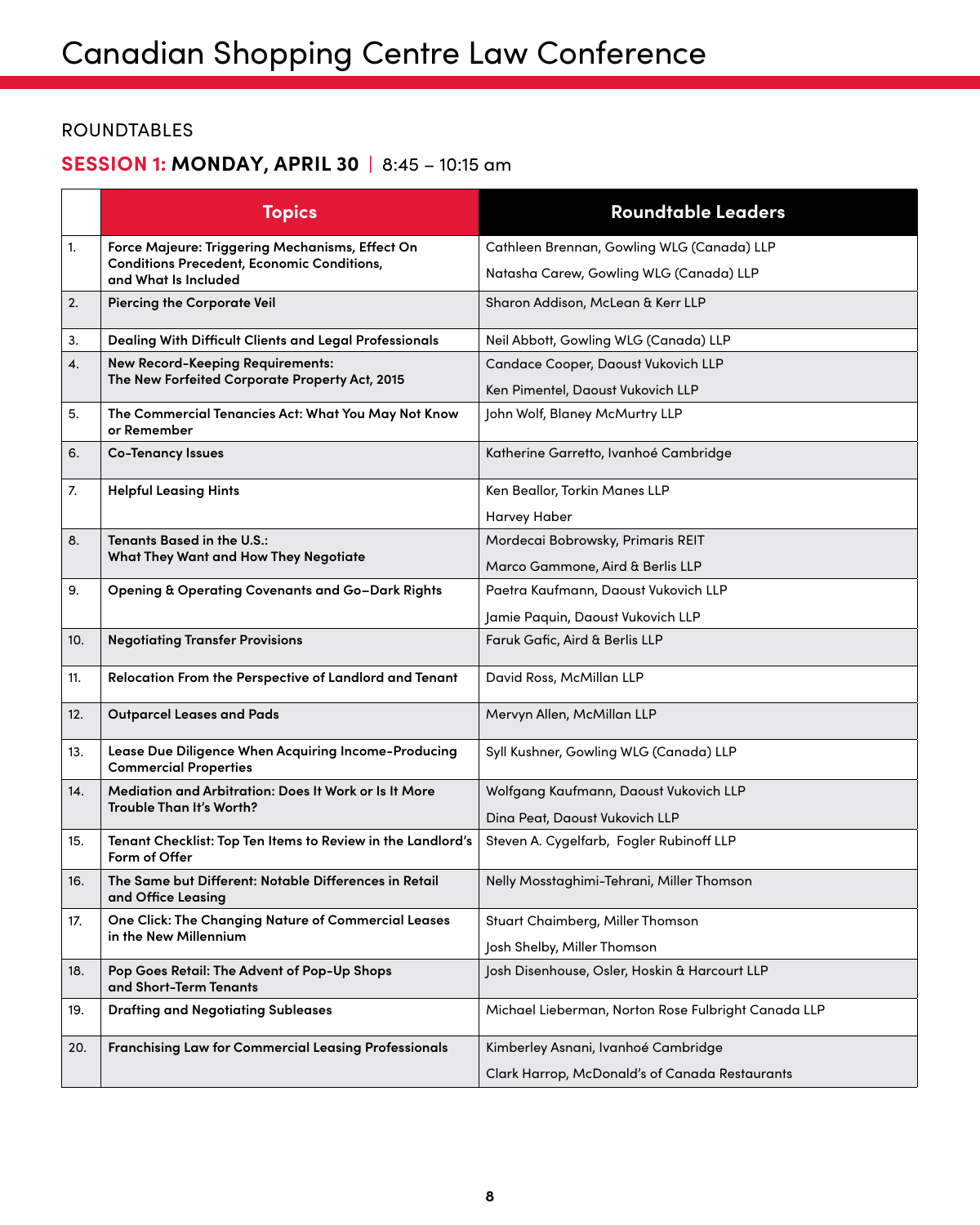## ROUNDTABLES

## **SESSION 2: MONDAY, APRIL 30 |** 3:30 – 4:30 pm

|     | <b>Topics</b>                                                                                                                       | <b>Roundtable Leaders</b>                                                      |
|-----|-------------------------------------------------------------------------------------------------------------------------------------|--------------------------------------------------------------------------------|
| 1.  | Registering Notices of Leases, Caveats, Restrictive<br><b>Covenants and Other Agreements:</b><br><b>Requirements and Timelines</b>  | Candace Cooper, Daoust Vukovich LLP<br>Ken Pimentel, Daoust Vukovich LLP       |
| 2.  | Review: Rules of Professional Conduct in the Context of<br><b>Lease Negotiations</b>                                                | Celia Hitch, Owens, Wright LLP<br>Natalie Vukovich, Daoust Vukovich LLP        |
| 3.  | Accepting Partial Payment by a Tenant on a Default                                                                                  | Alex Kolandijian, Fogler, Rubinoff LLP                                         |
| 4.  | No-Builds and Restrictions On Common Areas: What Are<br>the Impacts that These Pose to the Shopping Centre                          | Doris Baughan, Loblaw Companies Limited<br>Marta Lewycky, First Capital Realty |
| 5.  | Bankruptcy and Insolvency Law for Leasing Professionals<br>(i.e., for Dummies)                                                      | Ken Herlin, Goodmans LLP                                                       |
| 6.  | End-of-Term Repair, Removal and Restoration Obligations:<br>The Scope of Tenant Obligation                                          | Robert Iaccino, Fasken<br>Sara Reid, Fasken                                    |
| 7.  | Drafting and Negotiating Environmentally High-Risk Sites<br>Such as Gas Stations and Dry Cleaners                                   | Jacquie Stevens, Willms & Shier Environmental Lawyers LLP                      |
| 8.  | <b>Exclusive Covenants: Drafting and Enforcement Issues</b>                                                                         | Bram Costin, McCarthy Tétrault LLP<br>Charlene Schafer, McCarthy Tétrault LLP  |
| 9.  | Deconstructing the Option to Renew/Extend Clause:<br>Pre-Conditions to Exercise, Meaning of "Fair Market Rent,"<br>and Other Issues | <b>Bianca Kratt, Parlee McLaws LLP</b>                                         |
| 10. | <b>Arbitration Clauses</b>                                                                                                          | Jeff Cowan, WeirFoulds LLP                                                     |
| 11. | Subordination, Non-Disturbance and Attornment                                                                                       | Oliver Moore, Norton Rose Fulbright Canada LLP                                 |
| 12. | <b>Construction Liens for Dummies</b>                                                                                               | Leanne Fasciano, McLean & Kerr LLP<br>Eric Gareau, Oxford Properties Group     |
| 13. | Should It Stay or Should It Go: Why the Distinction Between<br><b>Chattels and Fixtures Matters</b>                                 | Carly Carusco, Dentons Canada LLP<br>Tracy Loconte, Dentons Canada LLP         |
| 14. | Smart Shopping Malls: Managing Big Data and<br><b>Privacy Issues</b>                                                                | Imran Ahmad, Miller Thomson<br>Savvas Kotsopoulos, Miller Thomson              |
| 15. | <b>Insurance in Commercial Leasing</b>                                                                                              | Ilana Cohen, Pet Value                                                         |
| 16. | Tenant Remedies for Violation of Co-Tenancy, Kiosk<br>Protection, No-Builds and Other Special Tenant Rights                         | Stephen Posen, Minden Gross LLP<br>Benjamin Radcliffe, Minden Gross LLP        |
| 17. | Landlord's Checklist: Top 10 Items When Working<br>With the Tenant's Standard Form of Lease                                         | Darrell Gold, Robins Appleby LLP<br>Ladislav Kovac, Robins Appleby LLP         |
| 18. | <b>Leasing Bootcamp for Landlords:</b><br><b>A Checklist for Leasing Transactions</b>                                               | Karine Aube, Oxford Properties Group                                           |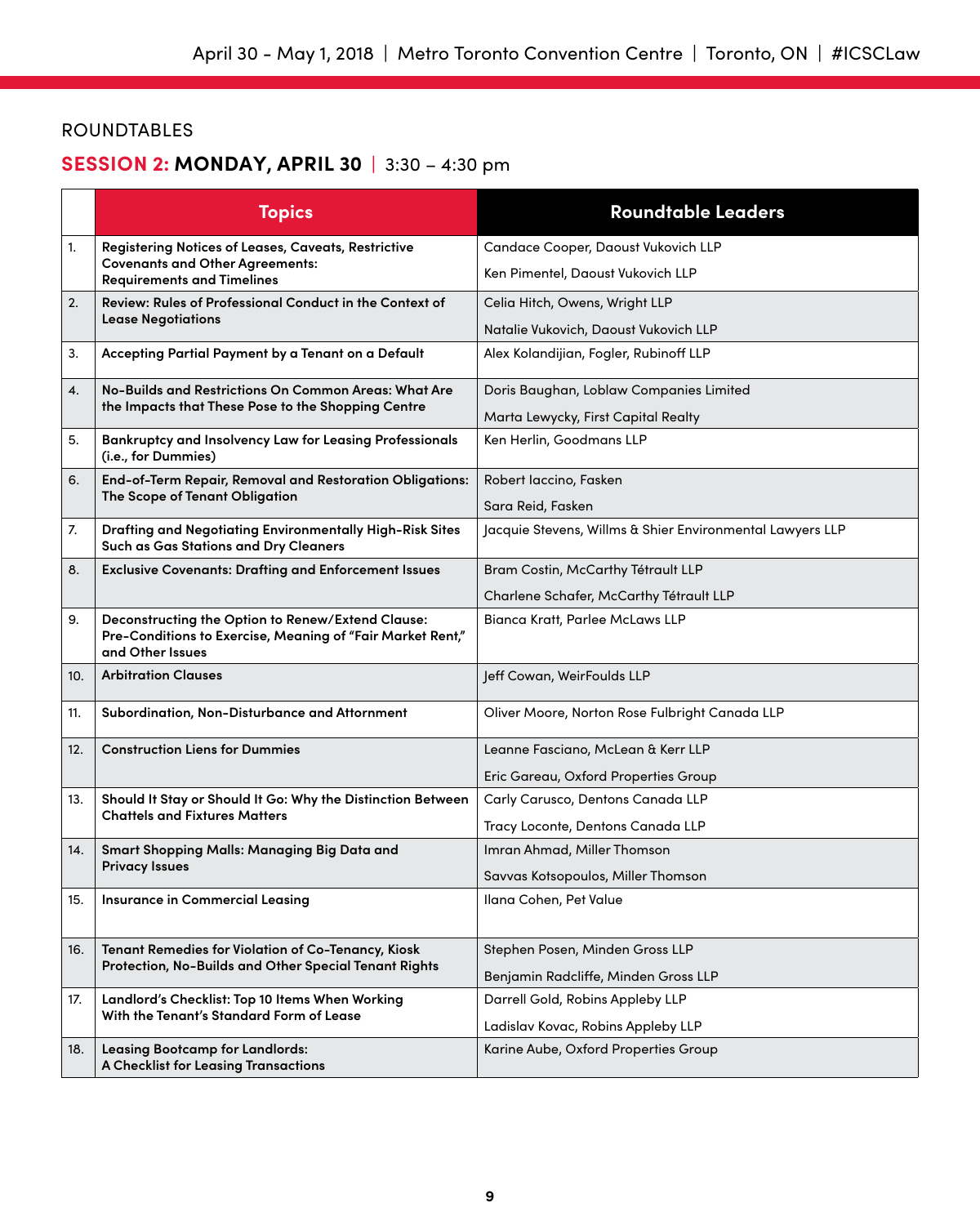## ROUNDTABLES

## **SESSION 3: TUESDAY, MAY 1 |** 8:15 – 9:45 AM

|     | <b>Topics</b>                                                                                                | <b>Roundtable Leaders</b>                             |
|-----|--------------------------------------------------------------------------------------------------------------|-------------------------------------------------------|
| 1.  | Drafting and Negotiating Tenant Allowance Clauses and<br>Tenant Remedies If a Landlord Fails to Pay          | Seth Zuk, Torkin Manes LLP                            |
| 2.  | Unique Issues for Ground Leases and When Your Landlord<br>Is a Ground Lessee                                 | Tamara Katz, Gardiner Roberts LLP                     |
|     |                                                                                                              | Robert Schwartz, Gardiner Roberts LLP                 |
| 3.  | <b>Management Tips for Leasing Professionals</b>                                                             | William Rowlands, McMillan LLP                        |
| 4.  | <b>Conflicts of Interest</b>                                                                                 | Wolfgang Kaufmann, Daoust Vukovich LLP                |
|     |                                                                                                              | Dina Peat, Daoust Vukovich LLP                        |
| 5.  | Landlord Deposits & Tenant Bankruptcies                                                                      | Brian Parker, Daoust Vukovich LLP                     |
|     |                                                                                                              | Ken Pimentel, Daoust Vukovich LLP                     |
| 6.  | Landlord Rights and Remedies Against a Defaulting                                                            | Yael Bogler, Owens Wright LLP                         |
|     | <b>Tenant: A Comparative Review of Civil Law Versus</b><br><b>Common Law</b>                                 | Kevin O'Brien, De Grandpré Chait LLP                  |
| 7.  | Environmental Law 101: Please, Just the Basics                                                               | Janet Bobechko, Norton Rose Fulbright Canada LLP      |
|     |                                                                                                              | Talia Gordner, Blaney McMurtry LLP                    |
| 8.  | How to Deal With Abandoned Property                                                                          | Faruk Gafic, Aird & Berlis LLP                        |
| 9.  | <b>Successor Landlord Obligations: Are New Owners Liable</b><br>for Prior Landlord Defaults or Overpayments? | Krista Chaytor, WeirFoulds LLP                        |
| 10. | <b>Environmental Insurance and Liability</b><br>for Director and Officer                                     | Rich Butler, Willms & Shier Environmental Lawyers LLP |
| 11. | New Cannabis Regime: General Tips for Dealing<br><b>With Leases for Cannabis Retailers</b>                   | Robert Eisenberg, WeirFoulds LLP                      |
| 12. | Tenant Renewal Rights in the Face of a                                                                       | Gasper Galati, Daoust Vukovich LLP                    |
|     | <b>Current or Past Default</b>                                                                               | Daniel Waldman, Daoust Vukovich LLP                   |
| 13. | Leasehold Title Insurance: What Is It and Do I Need It?                                                      | Wayne Lipton, Stewart Title Guaranty Company          |
|     |                                                                                                              | Stephen Piper, Stewart Title Guaranty Company         |
| 14. | Property Taxes Update: What's New and Exciting in 2018                                                       | Melissa Muskat, Minden Gross LLP                      |
| 15. | Security for Leases: Letters of Credit, Indemnity<br>Agreements, Guarantees, and Security Deposits           | Michael Lieberman, Norton Rose Fulbright Canada LLP   |
| 16. | Landlord's Remedies: Drafting for Enforcement                                                                | David Hiebert, Witten LLP                             |
|     |                                                                                                              | Liam Kelly, Witten LLP                                |

#### **CLE Credits**

Law Society of Upper Canada has accredited this program for "The Healthy Barber Session" for 1 professionalism hour. Attendance at other sessions and roundtables may be claimed toward the Substantive CPD requirement.

Law Society of British Columbia has accredited this program for 12.50 hours.

Barreau du Quebec has accredited this program for a total of 12.75 hours. Attendees who wish to obtail CLE credits from the Barreau du Quebec are required to sign in at the ICSC Registration Desk.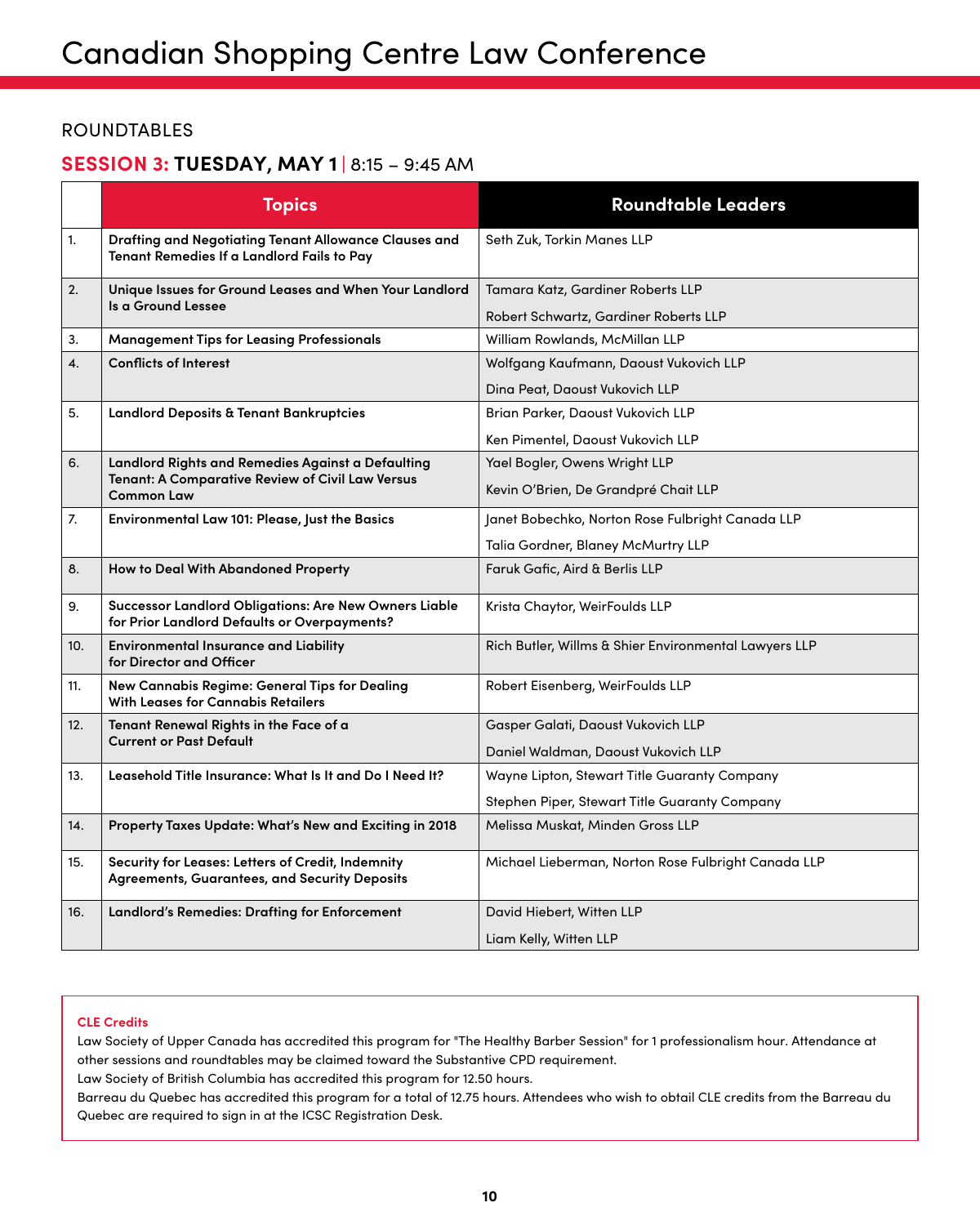## **THANK YOU TO OUR SPONSORS**











大成DENTONS







memillan

**OSLER** 







NORTON ROSE FULBRIGHT





**AN OMERS COMPANY**